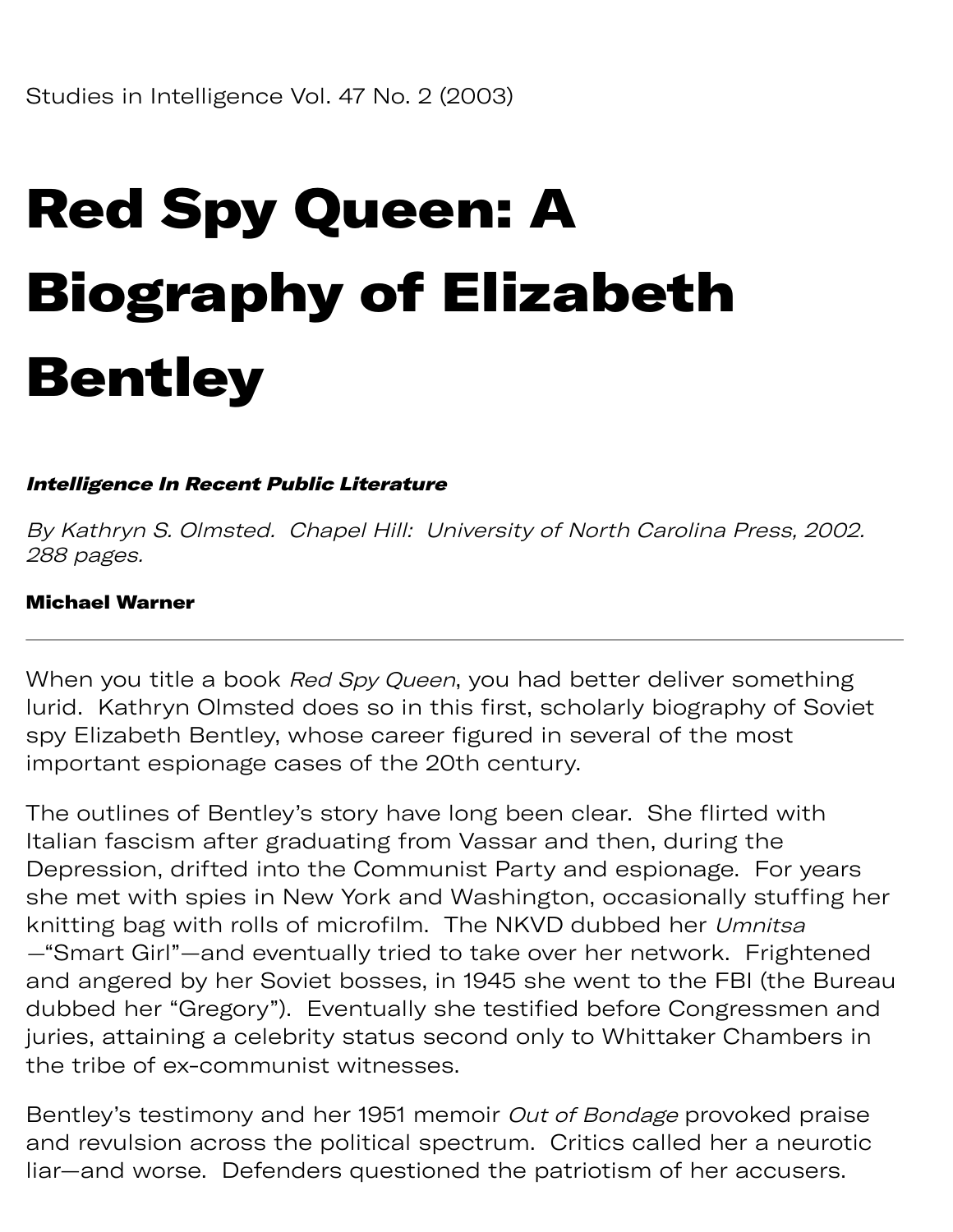There matters stood even before her 1963 death from cancer, and there matters remained for decades.

The public's inability to measure the truth of Bentley's testimony probably explains why we have had no biography of her before now. Hayden Peake's meticulously annotated edition of Out of Bondage has served in the breach, but revelations from American and former-Soviet archives over the last decade have permitted a much fuller study. Kathryn Olmsted, assistant professor of history at the University of California-Davis, spotted this opportunity and has now given us the closest we are likely to get for some time to a definitive biography of Bentley.

Prof. Olmsted carefully read the FBI files, the published revelations from Moscow in books by Allen Weintstein, Harvey Klehr, and John Earl Haynes, and the declassified Soviet intelligence cables decoded by American and British cryptologists under the VENONA program. Thanks to her, we now have the threads tied together sufficiently to explain why Bentley's charges were both substantially correct and almost entirely unsubstantiated by any positive evidence until the declassification of the VENONA cables in 1995.

The espionage campaign in which Bentley participated has to rank as one of the most formidable conspiracies ever launched on American soil. Soviet military and Party intelligence organs, with copious support from the Communist Party of the United States, penetrated many corners of America's government, military, and industrial establishments both before and during World War II. The take was enormous, ranging from gossip about New Dealers and military data to the details of the super-secret Manhattan Project to build an atomic bomb.

The sheer size and aggressiveness of this effort proved to be its greatest weakness. Couriers and case officers, like Bentley, and their supervisors (like her lover Jacob Raisin—aka Joseph Golos) had so much work that they inevitably learned far more about their agents and the entire network than was wise for proper security. When the NKGB in 1943-1944 tried to split the networks into smaller, more professionally run cells, some of the agents and their American case officers balked.

One of them, Elizabeth Bentley, was so disillusioned and angry that she took her story to the FBI in the fall of 1945, doing so in a way that both protected her from Soviet reprisals and ensured that the Bureau would welcome her as a valued defector instead of arresting her for espionage.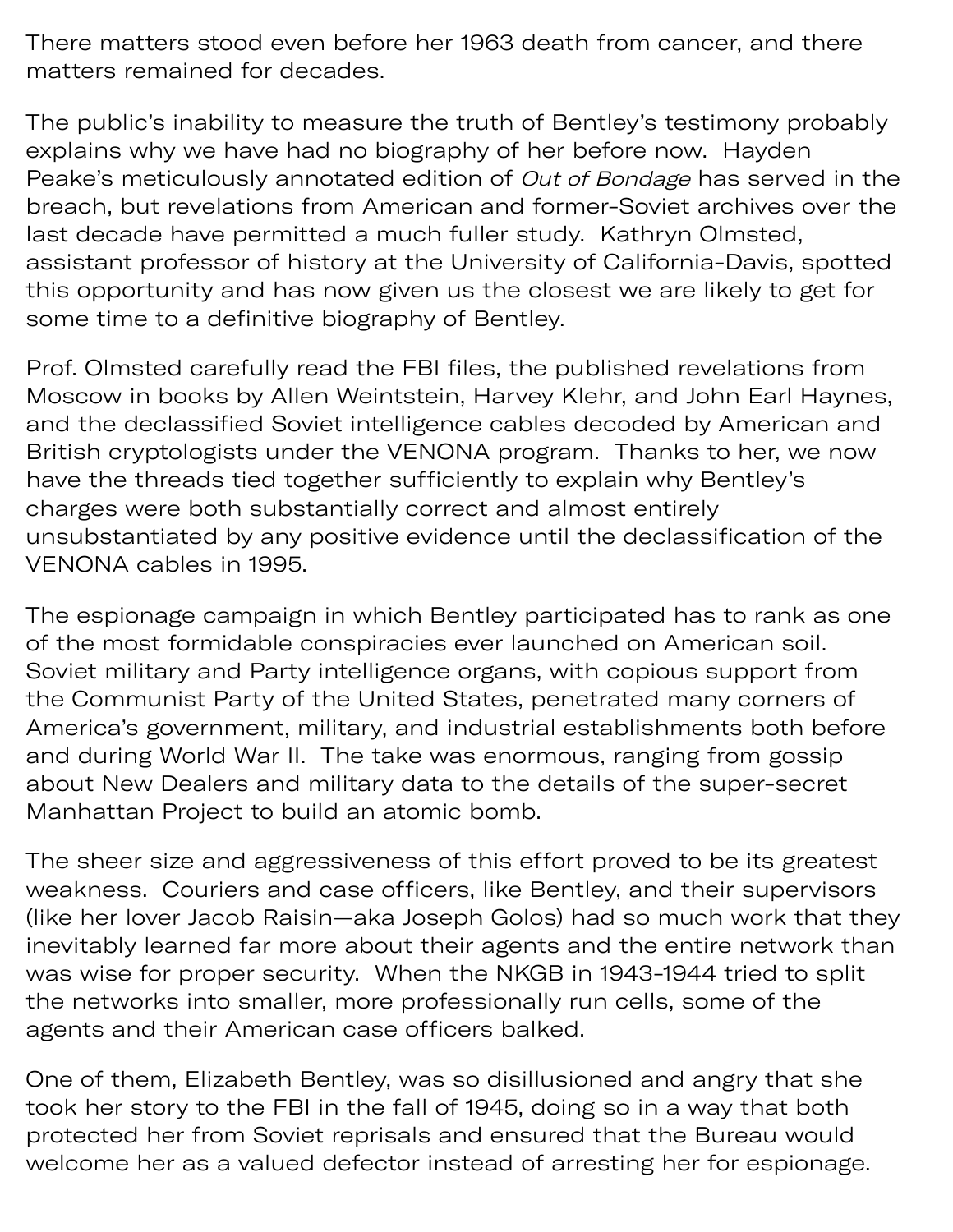FBI agents used her information to mount a massive 18-month effort against the Soviet and American contacts she named. That project bored an amazing number of dry holes, however, finding innumerable hints that something had gone on, but discovering virtually no evidence that the alleged spies were actually doing anything.

Thanks to Allen Weinstein and Aleksander Vassiliev's The Haunted Wood, we now know that the NKGB—thanks to Kim Philby—had warned virtually all of its operatives to lie low. When the leads that Bentley provided petered out in 1948, Congressional investigators called her to Washington for public testimony that was breathlessly reported by the national media. (Reporters incongruously called her the "blonde spy queen"—she was neither blonde nor glamorous, as several reporters quickly noted!) It also led Congressmen to seek testimony from a corroborating witness, Whittaker Chambers, who then implicated Alger Hiss.

The notoriety caused another change of life for Bentley. Like Chambers, she, too, would be sued for slander by one of the men she called a communist operative, and defending her case would take years and cost her much more than money. The stress deepened her dependence on alcohol, and her amateurish efforts to market her story led her to embellish the details of her espionage. As Olmsted explains,

She had led a most unconventional life, from the rejection of marriage to her choice of careers. She had successfully planned her defection to avoid assassination by the NKGB and imprisonment by the US government. She had recently demonstrated that she could outwit top lawyers on the witness stand. Now, her distorted portrayal of her life was one more example of her practicality and her resilience. She was shrewd enough to change her life story in a way that suited the times and her own needs. [1]

When the inconsistencies and exaggerations in her accounts tumbled out, Bentley retreated deeper into booze and paranoia. She also realized that her imminent crack-up worried her new friends at the FBI, and she learned how to squeeze money out of the Bureau by periodically causing trouble and threatening to cause more unless they helped. Her choice in boyfriends only complicated matters—one had to be threatened by assistant US attorney Roy Cohn, and another told the press that she had privately called her autobiography a work of "fiction." Olmsted passes a harsh judgment on Bentley:

She had formidable survival skills, and one of those skills was her ability to lie. She lied to others and to herself . . . . At some level, though, she must have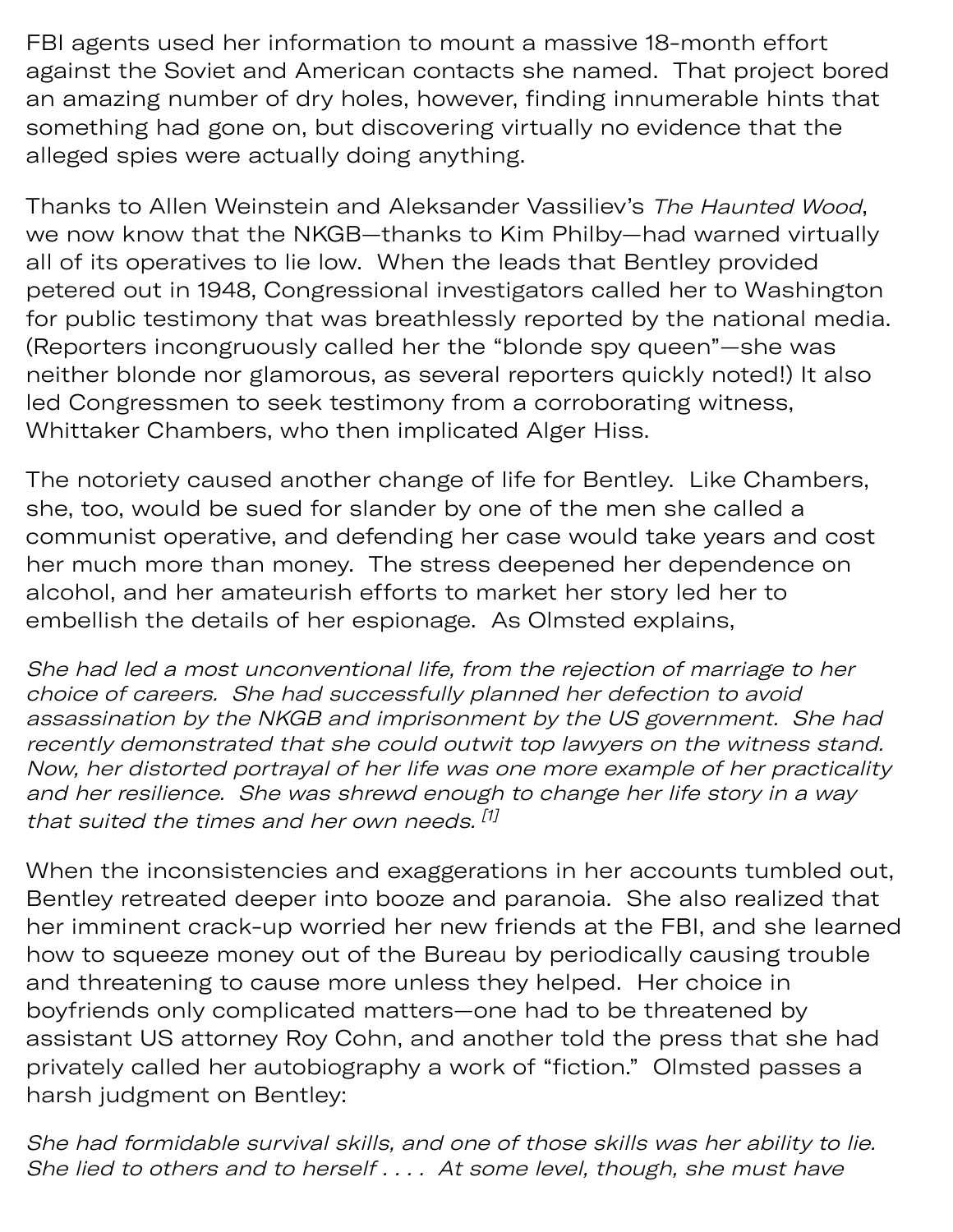## doubted her own comforting stories. She used the alcohol to banish those doubts—and her inescapable guilt.<sup>[2]</sup>

Elizabeth Bentley spent her last years as a near-recluse in rented rooms in Connecticut, teaching in a reform school for girls. She died at age 54 of an abdominal cancer that was probably exacerbated by her drinking, and only a handful of relatives and FBI agents attended her funeral. Her lonely end was little noticed in the press, and mostly welcomed there.

Professor Olmsted's weaving of public, legal, and declassified sources has given us a nearly definitive life of Elizabeth Bentley, but Olmsted could have done better at explaining the Bentley case in the context of the larg er American effort against the Soviets. Indeed, a more careful reading of th e FBI's history would have kept Olmsted from suggesting (on pages 67 and 93) that the Bureau had done little about Soviet spying before Bentley finally confessed in November 1945. It's a good theory, but not really true. The FBI had busted the NKVD's senior officer in the States in 1941 and, as Olmsted notes, had opened files on Golos and Bentley. Agents were surveilling Communist Party operatives by early 1943, and they led them t o NKVD officers under diplomatic cover that April. The famous "Anonymou s Letter" to Director J. Edgar Hoover provided many more leads in August 1943, and encouraged the FBI to keep a close eye on the communist and Soviet officials it named. Weinstein relates that information from a Soviet spy in the Justice Department, Judith Coplon (who now also has a biography of her own), convinced Moscow in October 1945 that the Americans were always listening.

The Bureau's meticulous files would come in handy when Bentley defected. That explains a quotation (related by Olmsted) from FBI agent Don Jardine: "We had files here, there, and everywhere," he noted, "and she kind of sewed it all together." [3]

Indeed she did. Bentley's clues were key to the early success of VENONA. For the Bureau, VENONA became a priceless window into Soviet espionage when it corroborated her, than rather than vice versa. It was also through Bentley that the Bureau finally realized that the Soviets had built an underground apparatus in the United States that was operating almost completely apart from the Soviet diplomats that Bureau agents had been tailing.

At least one novelist has complained that writing fiction is harder than writing history because fiction has to be plausible. Elizabeth Bentley's